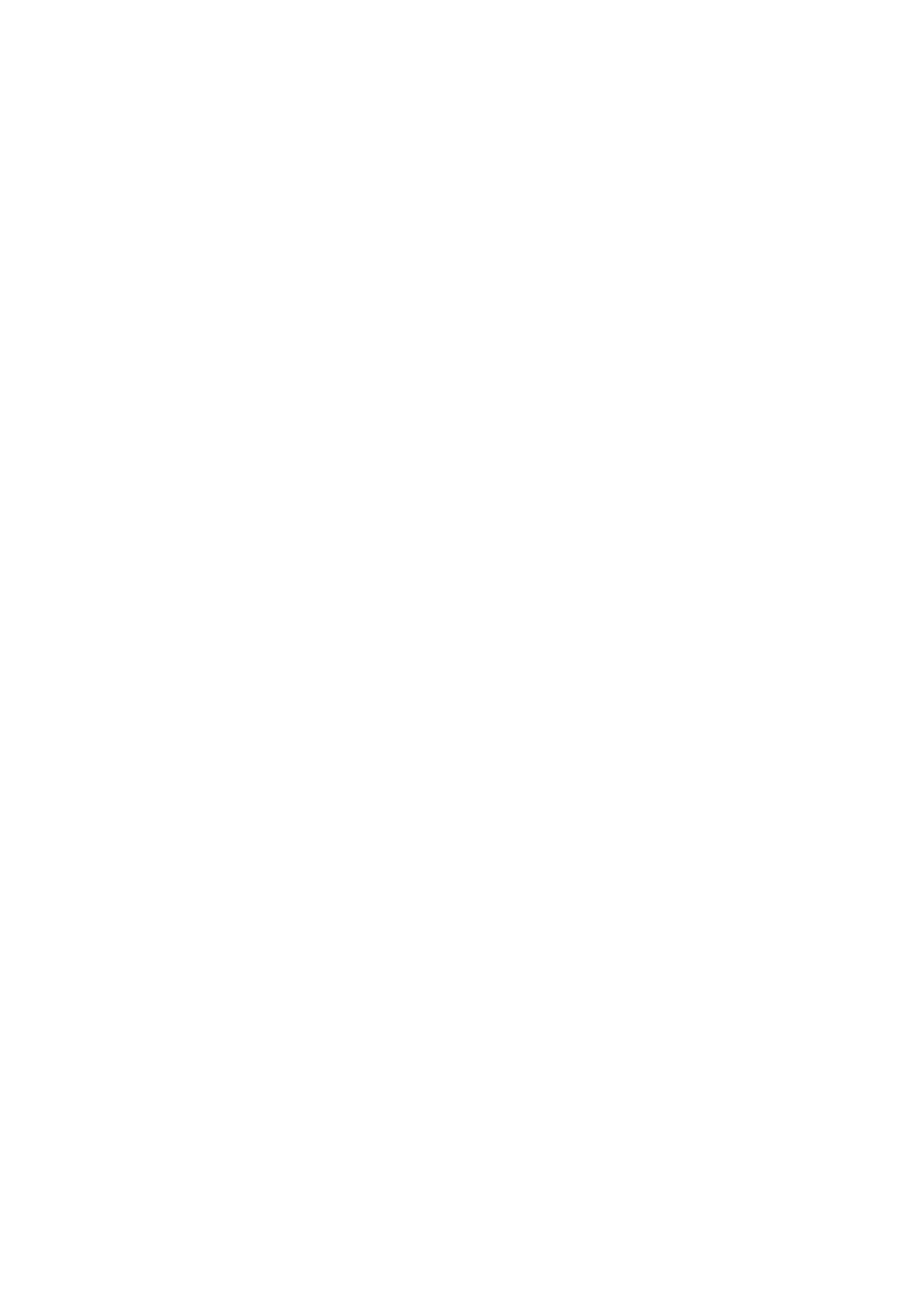#### **Senior School Uniform Policy 2021/2022**

Our school uniform allows students to feel part of the school community. All students will be expected to wear the correct uniform at all times, including travelling to and from School. However, our Uniform Policy enables some individual choice and expression of individuality, through hair, make up, choice of trouser/skirt items etc.

Please read the following notes carefully as they provide full details of the uniform requirements in School.

All items of clothing and equipment must be named.

If you have any problems with ordering or have any concerns over what is appropriate uniform, please do not hesitate to contact the School and we will do our best to help.

Our School Uniform supplier is:

**Stevensons The Old Spread Eagle High Street EPSOM Surrey<br>KT19 8DN KT19 8DN** Tel: 01372 747474

Orders may also be placed on line at their website: **[www.stevensons.co.uk](http://www.lesterbowden.co.uk/)**

**All items of Uniform must be clearly named**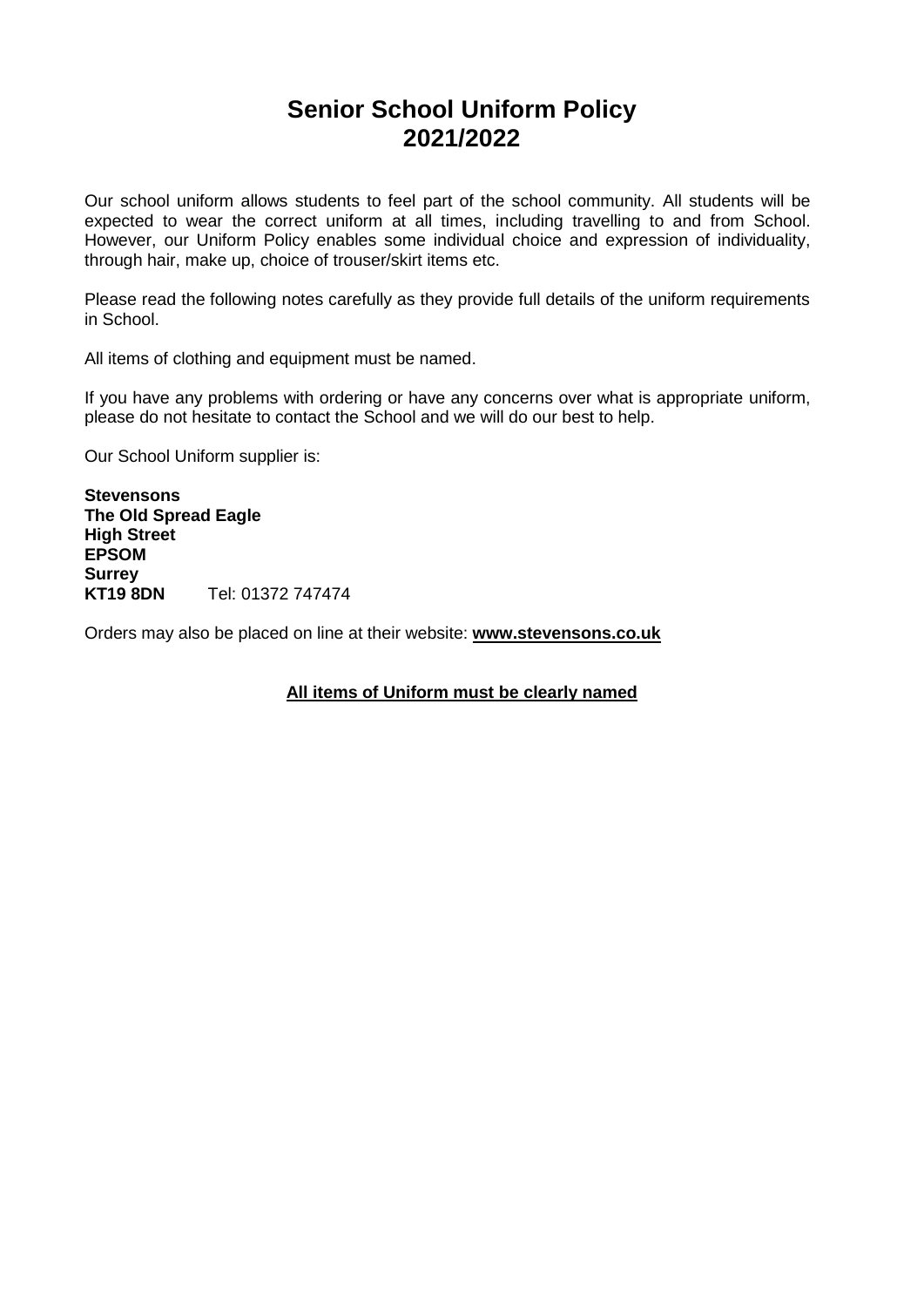## **Senior School Uniform from September 2021**

| <b>Blazer</b>                | Navy blazer with lilac piped edging                                             | Stevensons only |
|------------------------------|---------------------------------------------------------------------------------|-----------------|
| Coat                         | Plain dark coloured, unbranded coat (no bomber<br>or leather jackets. no logos) | Any supplier    |
| <b>Skirt</b>                 | Sutton High kilt. Length should be on or below the<br>knee.                     | Stevensons only |
| <b>Trousers</b>              | Navy blue                                                                       | Stevensons only |
| <b>Shirt</b>                 | White long or short sleeved revere collar shirt                                 | Stevensons only |
| Jumper                       | Lilac                                                                           | Stevensons only |
| <b>Shoes</b>                 | Plain black, flat shoes in a sensible style                                     |                 |
| <b>Socks</b>                 | Plain, unbranded white/navy/black socks                                         |                 |
| <b>Tights</b>                | Opaque, Black or Navy                                                           |                 |
| School Bag                   | Sutton High bag for Year 7 and 8                                                | Stevensons only |
| Named Water<br><b>Bottle</b> |                                                                                 | Any supplier    |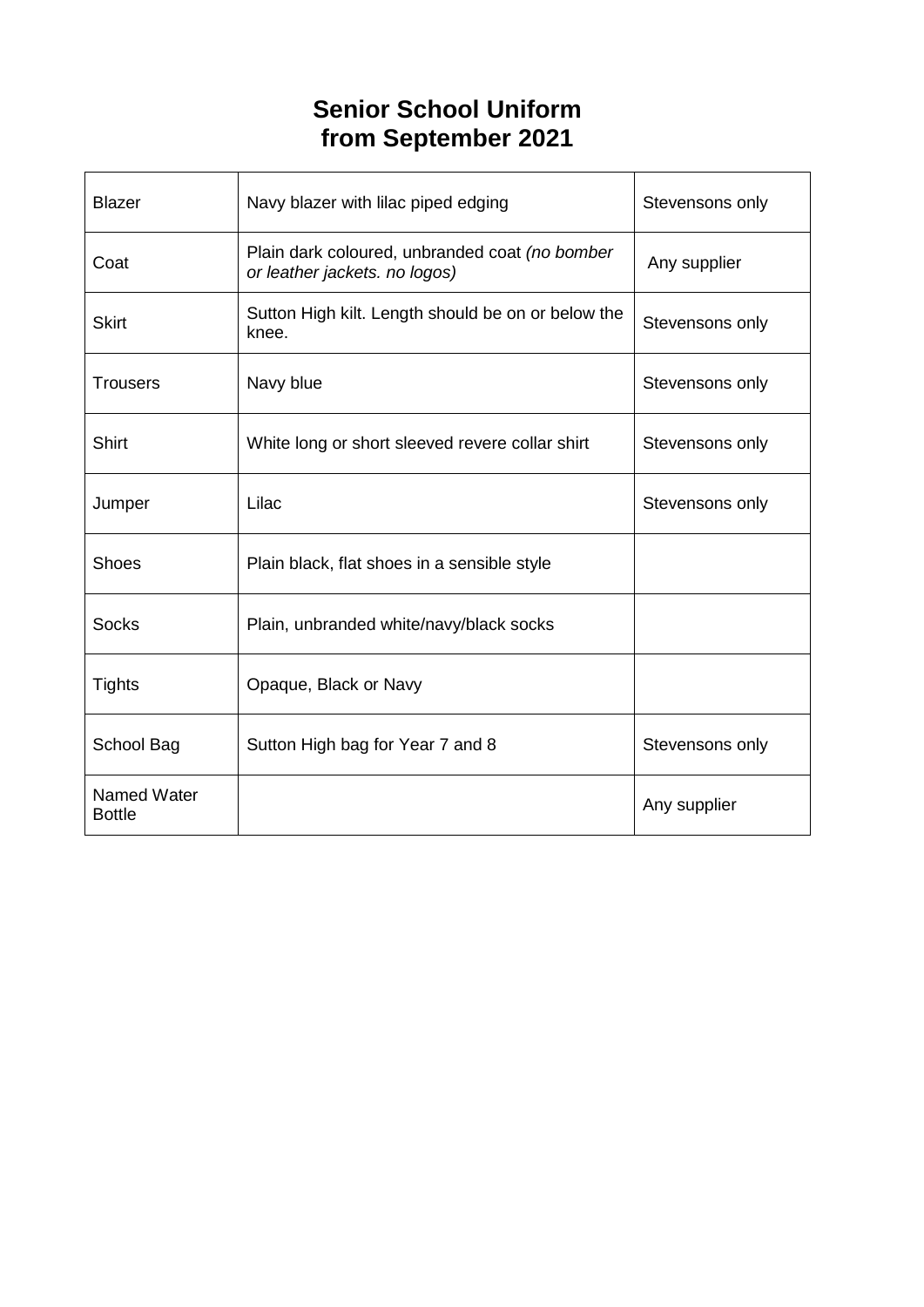## **Senior School General Notes - All Years**

| Purple, navy or black Headdress is permitted, for example headscarf's for<br>religious purposes, or bonnets                                                                                                                                                                                                    |  |
|----------------------------------------------------------------------------------------------------------------------------------------------------------------------------------------------------------------------------------------------------------------------------------------------------------------|--|
| Knee-high or thigh-high boots may not be worn at School.                                                                                                                                                                                                                                                       |  |
| Discrete jewellery may be worn. All jewellery must be removed for PE<br>lessons, to comply with health and safety requirements. Valuables are<br>worn at own risk.                                                                                                                                             |  |
| Hair that is longer than shoulder-length must be tied up at all times, for<br>health and safety reasons.                                                                                                                                                                                                       |  |
| Our school has adopted the Halo Code. Further information can be<br>found here: https://halocollective.co.uk/halo-code-school/                                                                                                                                                                                 |  |
| Our school champions the right of staff and students to embrace all Afro-<br>hairstyles. We acknowledge that Afro-textured hair is an important part of<br>our Black staff and students' racial, ethnic, cultural, and religious identities,<br>and requires specific styling for hair health and maintenance. |  |
| We welcome Afro-textured hair worn in all styles including, but not limited<br>to, afros, locs, twists, braids, cornrows, fades, hair straightened through<br>the application of heat or chemicals, weaves, wigs, headscarves, and<br>wraps.                                                                   |  |
| At this school, we recognise and celebrate our staff and students'<br>identities. We are a community built on an ethos of equality and respect<br>where hair texture and style have no bearing on anyone's ability to<br>succeed.                                                                              |  |
|                                                                                                                                                                                                                                                                                                                |  |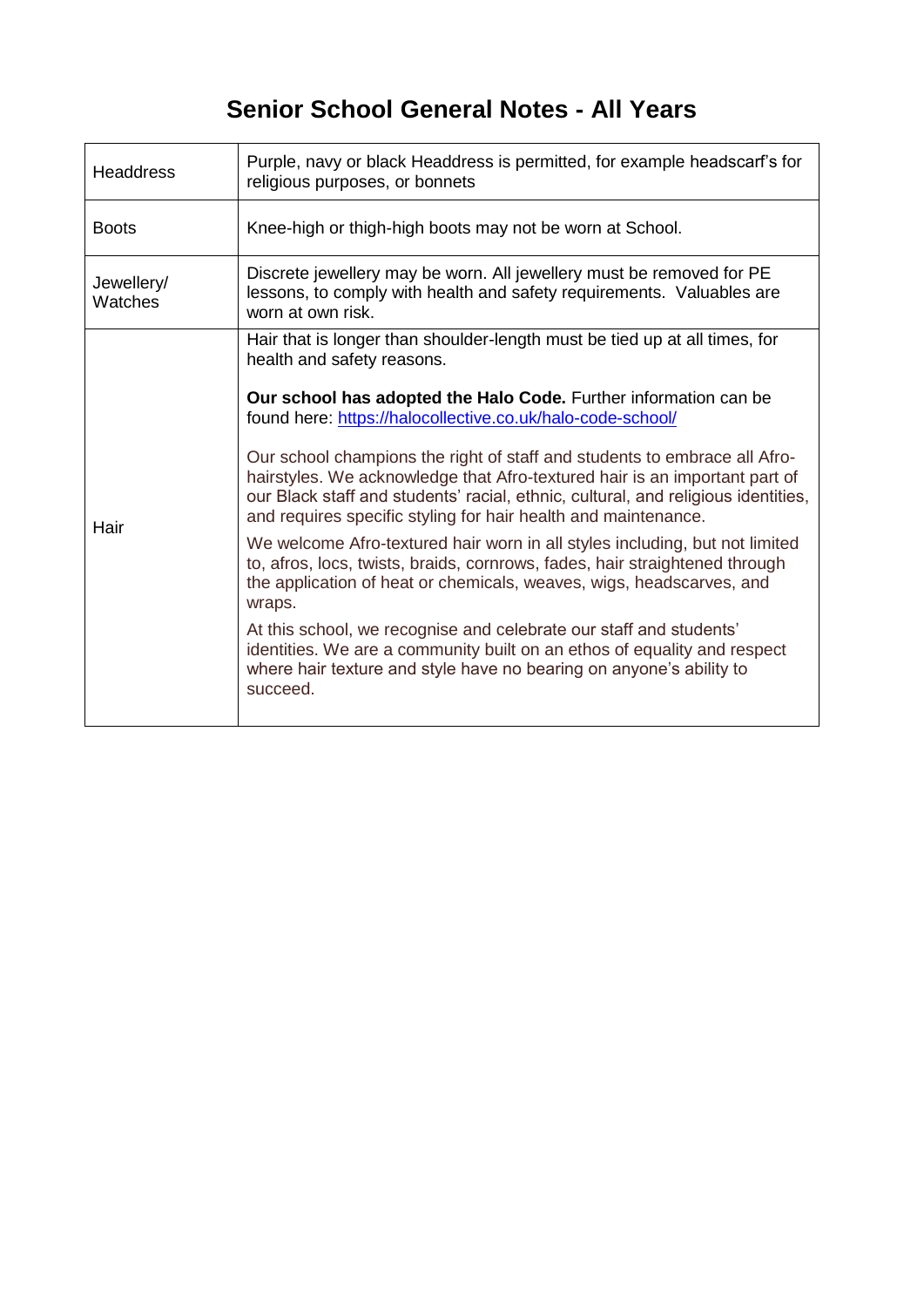#### **Senior School Physical Education Uniform Years 7 to 13**

| Games Skort or<br><b>Shorts</b>                | Navy and Purple                                                                                                                                                                                                                                                                                                                               | Stevensons only |
|------------------------------------------------|-----------------------------------------------------------------------------------------------------------------------------------------------------------------------------------------------------------------------------------------------------------------------------------------------------------------------------------------------|-----------------|
| <b>Games Polo Shirt</b>                        | Navy and Purple with House colour on<br>collar                                                                                                                                                                                                                                                                                                | Stevensons only |
| <b>Hockey Socks</b>                            | Navy and Purple<br>Years 7-9<br>Squad - All years                                                                                                                                                                                                                                                                                             | Stevensons only |
| <b>Trainer Socks</b>                           | Years 7-11                                                                                                                                                                                                                                                                                                                                    | Stevensons only |
| <b>Tracksuit Trousers</b>                      | Navy and Purple                                                                                                                                                                                                                                                                                                                               | Stevensons only |
| Midlayer                                       | Navy and Purple                                                                                                                                                                                                                                                                                                                               | Stevensons only |
| <b>Thermal Base Layer</b><br>Top and Leggings  | Optional                                                                                                                                                                                                                                                                                                                                      | Stevensons only |
| <b>Shin Pads</b><br><b>Hockey Stick</b>        | Autumn Term<br>Years $7 - 9$<br>Years $7 - 9$                                                                                                                                                                                                                                                                                                 | Any Supplier    |
| <b>Tennis Racket</b>                           | <b>Summer Term</b><br>Years 7 - 9                                                                                                                                                                                                                                                                                                             | Any Supplier    |
| <b>Gum Shield</b><br><b>This is compulsory</b> | Years 7 - 9<br>We recommend a personal fitted mouth<br>guard. We offer a service in school for<br>pupils to get a personal mouth guard<br>fitted. Another option is also a simple<br>'boil and bite' mouthguard which can<br>also accommodate those pupils who<br>wear braces. These can be purchased<br>from any good sports shop or online. |                 |
| Training Shoes /<br><b>Astro Trainers</b>      | Predominantly white. (No plimsolls or<br>fashionable trainers).<br>We also recommend astro trainers for<br>hockey, if selected for a squad.<br>Name label to be sewn on tongue of<br>shoes.                                                                                                                                                   |                 |
| Sports Bag                                     |                                                                                                                                                                                                                                                                                                                                               | Stevensons only |
| Swimming Bag                                   | Optional                                                                                                                                                                                                                                                                                                                                      | Stevensons only |
| <b>Swimming Costume</b>                        | Any plain Black or navy costume<br>For Lessons: Years 7 & 8                                                                                                                                                                                                                                                                                   | Any supplier    |
| <b>Swimming Hat</b>                            | Purple with navy writing<br>For Lessons: Years 7 & 8                                                                                                                                                                                                                                                                                          | Stevensons only |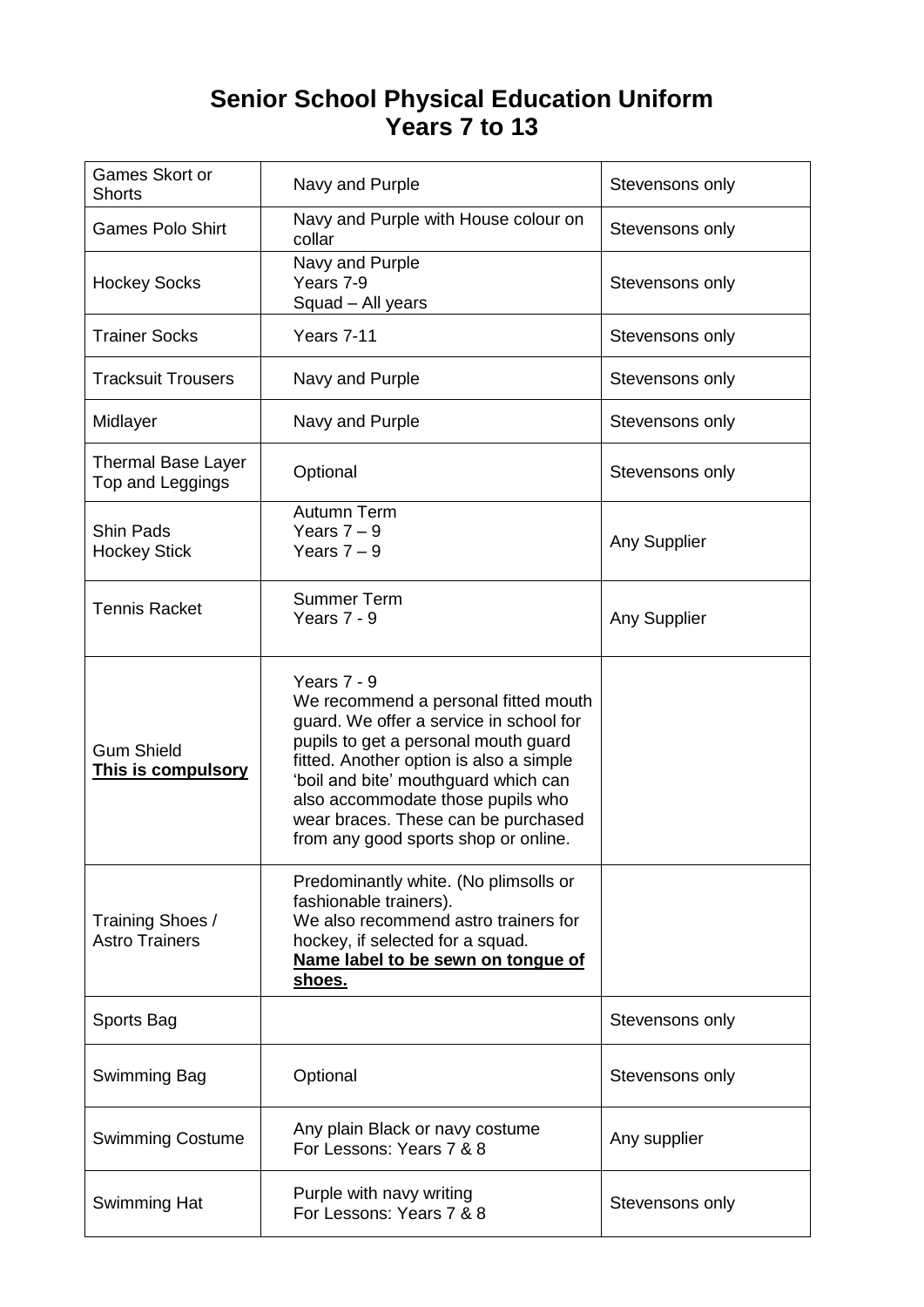### **Senior School Squad Uniform**

#### **Where a student has been selected for a School Team/Squad, the following items are available from the School PE Department:**

| <b>Swimming Costume</b>         | Purple and navy - All Years             | Stevensons only                                        |
|---------------------------------|-----------------------------------------|--------------------------------------------------------|
| <b>Swimming Hats</b>            | Purple with navy writing - All<br>Years | Stevensons only                                        |
| T Bag T- Shirt for Swimming     | Purple with SHS Logo                    |                                                        |
| T Bag Shorts for Swimming       | Purple                                  | <b>Sutton High School</b><br><b>Finance Department</b> |
| Squad Leotard for<br>Gymnastics | Purple and navy                         |                                                        |

### **All items of Uniform must be clearly named**